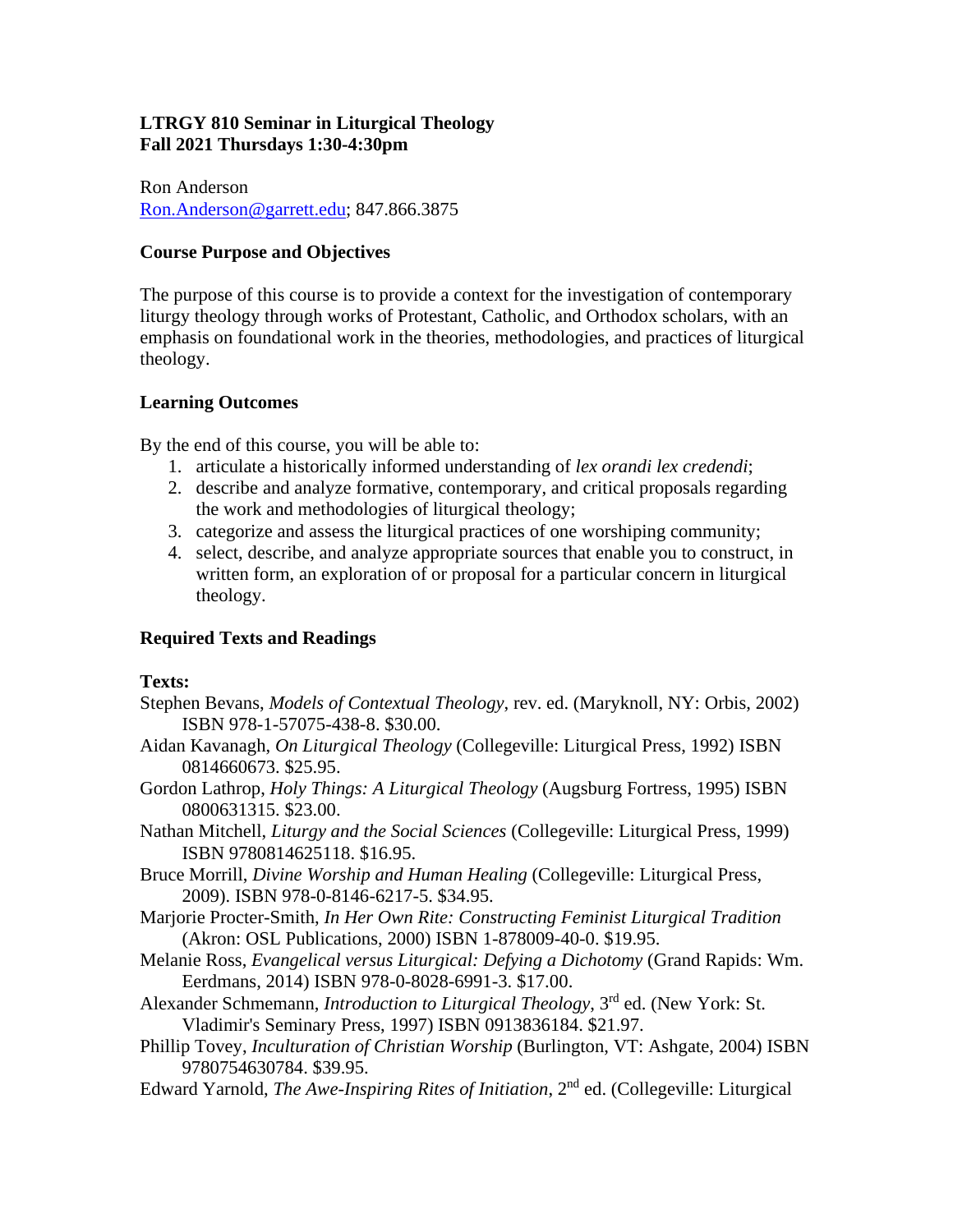Press, 1994) ISBN 081462281X. \$21.95.

Joyce Ann Zimmerman, *Liturgy and Hermeneutics* (Collegeville: Liturgical Press, 1999) ISBN 9780814624975. \$14.19.

#### **Other Required Readings:**

*The following readings are available as pdf documents on Moodle.* 

- Michael Aune, "Liturgy and Theology: Rethinking the Relationship, Pt. 1 Setting the Stage," *Worship* 81.1 (January 2007): 46-68.
- Michael Aune, "Liturgy and Theology: Rethinking the Relationship, Pt. 2 A Different Starting Place," *Worship* 81.2 (March 2007): 141-169.
- Teresa Berger, "Feminist Ritual" in Mary McClintock Fulkerson and Sheila Briggs, eds., *The Oxford Handbook of Feminist Theology* (New York: Oxford, 2012), 525-543.
- Michael Church, "The law of begging: Prosper at the end of the day," *Worship* 73.5 (September 1999): 442-453.
- Mary Margaret Kelleher, "Liturgical Theology: A Task and a Method," *Worship* 62.1 (January 1988): 2-25.
- Lester Ruth, "Divine, Human, or Devilish: The State of the Question on the Writing of the History of Contemporary Worship," *Worship* 88.4 (July 2014): 290-310.
- Mark Searle, "New Tasks, New Methods: The Emergence of Pastoral Liturgical Studies," *Worship* 57.4 (July 1983): 291-308.

#### **Course Requirements**

Note: All papers must be submitted on Moodle and formatted as follows: 12-point Times New Roman font, 1" margins top and bottom, 1 or 1 ¼" margins on each side. All quotations should follow the Turabian / Chicago Manual of Style "Notes and Bibliography" format. With appropriate footnotes, a bibliography is not required.

- 1. Attendance is expected; a student who misses more than 2 class sessions will not pass the course.
- 2. Prepare for and participate in class discussions by completing all reading and writing assignments. Note the reading assignment in preparation for the **first** class session. *With all readings, you should be able to identify the author's thesis, who or what he/she is arguing for or against, the assumptions he or she makes, and how the work in question undertakes the work of liturgical theology.*
- 3. In weeks 2-3, 6-7, and 9-12, one student will provide primary leadership in discussion of the assigned readings. Presenters are to provide written (5-7 doublespaced pages) and verbal overviews of the primary liturgical and theological issues addressed in the readings. The verbal and written presentations should provide a summary of the work, attend to the author's thesis, who or what he/she is arguing for or against, the assumptions he or she makes, and how the work in question undertakes the work of liturgical theology. Presentation papers should be completed *no later than 9 am on the Wednesday morning preceding class* to enable posting to the course Moodle site prior to class. [15%]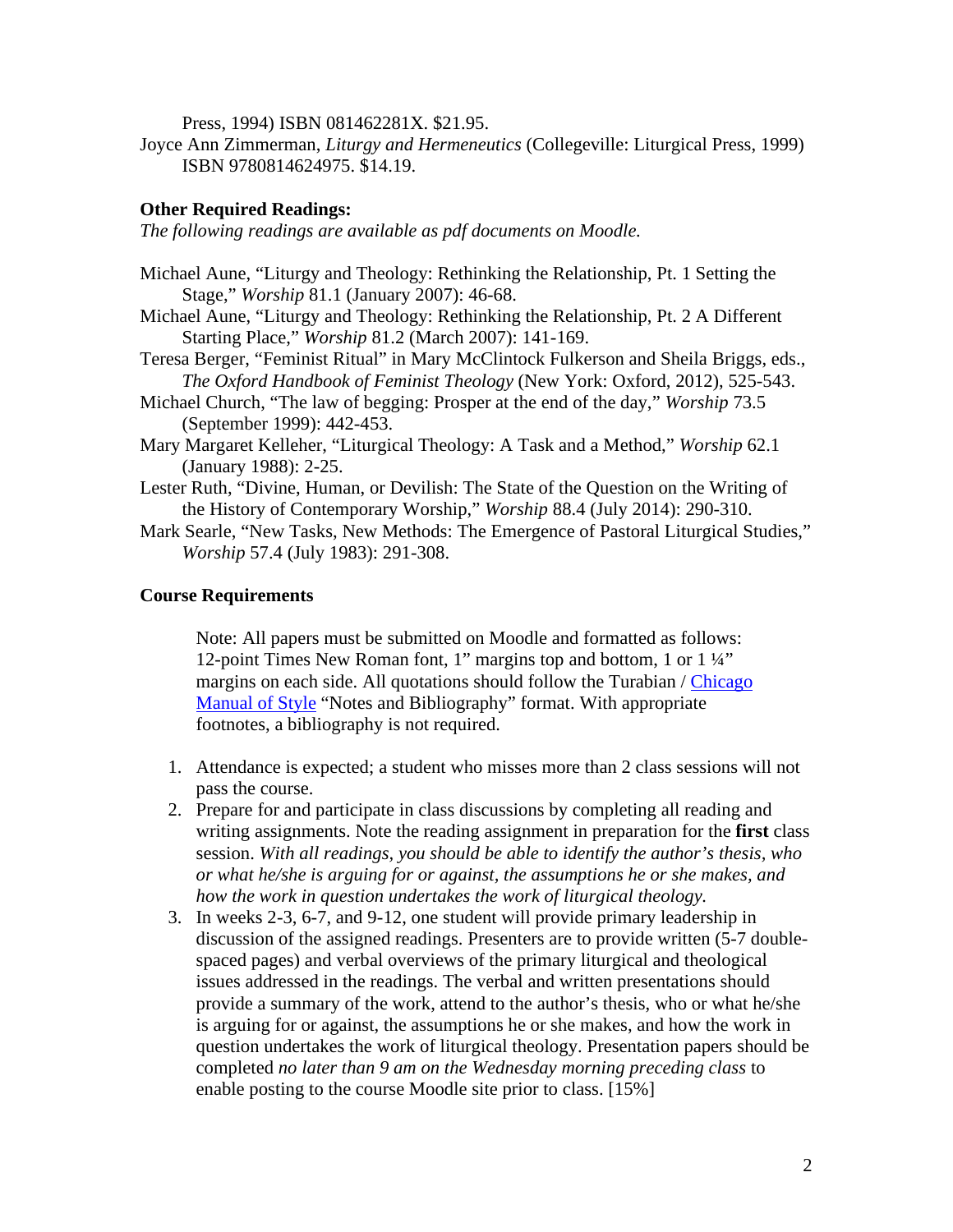- 4. For weeks 9 and 13, students will prepare case studies in liturgical theology for presentation to the class. These will be collaborative projects, working with at least one other student. Specific guidelines for each case study and the grading rubric are posted on Moodle and at the following links [30%]: Case Study 1 Case Study 2 Case Study Rubric
- 5. Write a research paper on a select topic (PhD 6000-7000 words, MA 5000-6000 words). The topic should be chosen in consultation with the instructor.

All papers must be appropriately formatted for style and citations. Final papers are submitted through the *Turnitin* link on the course Moodle page.

PhD papers should demonstrate acquaintance with and mastery of the core readings as well as additional research. MA papers should demonstrate acquaintance with and mastery of the core readings. Students will present a preliminary report to the class on Dec. 14; the finished paper will be due the week following the final class, on December 21. [55%]

## **Schedule and Assignments**

|            | 1. September 9<br>Readings: | Foundations 1: Lex orandi, lex credendi<br>Aune, "Liturgy and Theology" Parts 1-2<br>Church, "The law of begging"<br>Searle, "New Tasks, New Methods"                    |
|------------|-----------------------------|--------------------------------------------------------------------------------------------------------------------------------------------------------------------------|
|            | 2. September 16<br>Reading: | <b>Foundations 2: What is liturgical theology?</b><br>Schmemann, Introduction to Liturgical Theology                                                                     |
|            | 3. September 23<br>Reading: | <b>Foundations 3: What is primary liturgical theology?</b><br>Kavanagh, On Liturgical Theology                                                                           |
|            | 4. September 30<br>Reading: | <b>Excursus: Mystagogy as Liturgical Theology</b><br>Yarnold, Awe-Inspiring Rites, pp. 67-250 (introductory<br>sections optional)                                        |
|            | 5. October 7<br>Readings:   | <b>Questions of Method 1</b><br>Kelleher, "Liturgical Theology: A Task and a Method"<br>Mitchell, Liturgy and the Social Sciences<br>Zimmerman, Liturgy and Hermeneutics |
|            | 6. October 14<br>Reading:   | <b>Questions of Method 2</b><br>Bevans, Models of Contextual Theology                                                                                                    |
| October 21 |                             | <b>Reading Day</b>                                                                                                                                                       |
|            | 7. October 28<br>Reading:   | <b>Questions of Method 3</b><br>Tovey, Inculturation of Christian Worship                                                                                                |